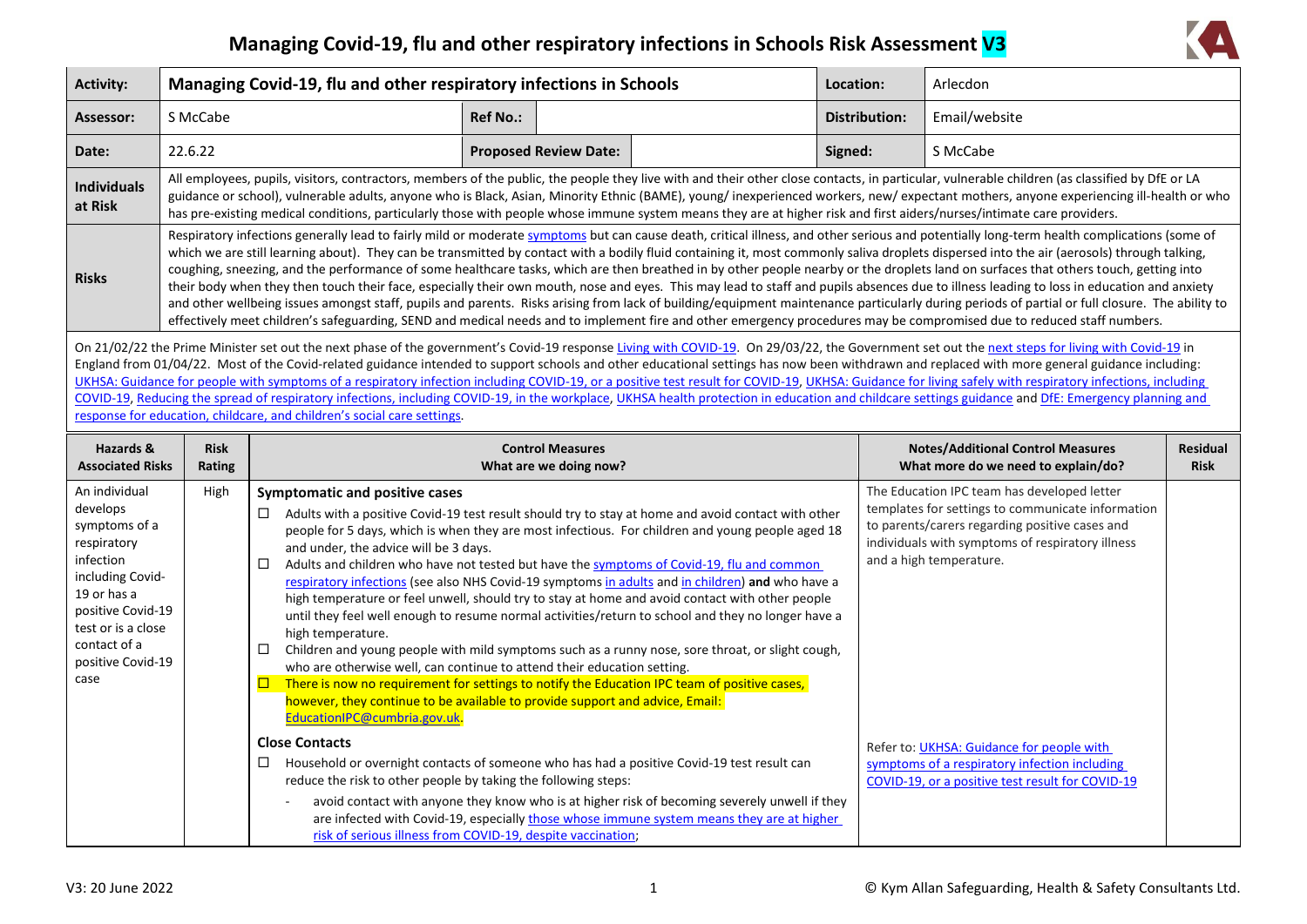| Hazards &<br><b>Associated Risks</b>                                                                                                                               | <b>Risk</b><br>Rating | <b>Control Measures</b><br>What are we doing now?                                                                                                                                                                                                                                                                                                                                                                                                                                                                                                                                                                                                                                                                                                                                                                                                                                                                                                                                                                                                                                                                                                                          | <b>Notes/Additional Control Measures</b><br>What more do we need to explain/do?                                                                                                                                                                                                                                                                                                      | <b>Residual</b><br><b>Risk</b> |
|--------------------------------------------------------------------------------------------------------------------------------------------------------------------|-----------------------|----------------------------------------------------------------------------------------------------------------------------------------------------------------------------------------------------------------------------------------------------------------------------------------------------------------------------------------------------------------------------------------------------------------------------------------------------------------------------------------------------------------------------------------------------------------------------------------------------------------------------------------------------------------------------------------------------------------------------------------------------------------------------------------------------------------------------------------------------------------------------------------------------------------------------------------------------------------------------------------------------------------------------------------------------------------------------------------------------------------------------------------------------------------------------|--------------------------------------------------------------------------------------------------------------------------------------------------------------------------------------------------------------------------------------------------------------------------------------------------------------------------------------------------------------------------------------|--------------------------------|
|                                                                                                                                                                    |                       | limit close contact with other people outside their household, especially in crowded, enclosed<br>or poorly ventilated spaces;<br>wear a well-fitting face covering made with multiple layers or a Type 1 surgical face mask if<br>they do need to have close contact with other people, or they are in a crowded place;<br>wash their hands frequently with soap and water or use hand sanitiser.<br>If they develop symptoms of a respiratory infection, try to stay at home and avoid contact with<br>□<br>other people and follow the guidance for people with symptoms above.<br>Those who are a contact of someone with Covid-19 but do not live with them or did not stay in<br>□<br>their household overnight are at lower risk of becoming infected.                                                                                                                                                                                                                                                                                                                                                                                                              | Refer to: UKHSA: Guidance for living safely with<br>respiratory infections, including COVID-19                                                                                                                                                                                                                                                                                       |                                |
|                                                                                                                                                                    |                       | <b>Asymptomatic testing</b><br>Regular asymptomatic testing is no longer recommended in any education or childcare setting,<br>□<br>including in SEND, alternative provision and children's social care settings. Therefore, we will no<br>longer be able to order test kits.<br>Some ATS (onsite) test kits and self-test kits may be suitable to be returned to UKHSA. If we have 4<br>or more unopened, undamaged cartons of test kits, we will email UKHSA to arrange a collection by<br>10/06/22.<br>$\Box$<br>If we still have smaller quantities of unused ATS or self-test kits left as well as PCR test kits, which<br>are not eligible to be returned we can retain this stock and note it in our contingency plans.                                                                                                                                                                                                                                                                                                                                                                                                                                             | The guidance on the testing in education settings<br>document sharing platform has been withdrawn<br>Test kit stock which has passed the expiry date will<br>be disposed of through our normal municipal<br>waste. If we need to dispose of more than 1<br>carton of LFD test kits, i.e. more than 1,260 ATS<br>tests or 390 self-test kits, we must inform our<br>waste contractor. |                                |
| Transmission of<br>Covid-19 because<br>of lack of take-up<br>of the<br>vaccination<br>programme                                                                    | High                  | $\Box$<br>We will continue to ensure all eligible groups are enabled and supported to take up the offer of<br>national vaccination programmes including Covid-19 and flu.<br>From April 2022, healthy 5-11 year olds will also be offered the Covid-19 vaccine. Vaccinations will<br>$\Box$<br>take place outside of schools. Parents of 5-11 year olds will receive a letter from the NHS with<br>further information. We will signpost parents to where they can book COVID-19 vaccination<br>appointments online, at a vaccination centre or pharmacy, or find a walk-in COVID-19 vaccination<br>site without needing an appointment. Appointments and walk-ins can be accessed for 12 to 15<br>year olds now, and bookings will open up for 5 to 11 year olds from the beginning of April.<br>Some schools have received campaign letters and emails with misinformation about the vaccine<br>□<br>programme. We will notify our regional DfE team of any anti-vaccination activity. We will ensure<br>we only share information from trusted sources; if in any doubt we will check authenticity before<br>sharing, and will not engage directly with misinformation. | Refer to Covid-19 vaccination programme for<br>children and young people: guidance for schools<br>and Covid-19 vaccination programme for children<br>and young people: guidance for children and A<br>guide for parents of children aged 5 to 11 years of<br>age at high risk                                                                                                        |                                |
| Those previously<br>identified as<br>particularly<br>vulnerable,<br>clinically<br>extremely<br>vulnerable (CEV),<br>and high or<br>higher-risk<br>attending school | High                  | $\Box$<br>Most people who were identified as CEV are now well protected after receiving their primary and<br>booster vaccination doses. For most people who were CEV, they are no longer at substantially<br>greater risk than the general population, and are advised to follow the same guidance as everyone<br>else on staying safe, avoiding routine coughs, colds and other respiratory viruses and preventing<br>the spread of coronavirus (Covid-19), as well as any further advice they may receive from their<br>doctor.<br>□<br>Pregnant women are strongly advised to get vaccinated. If pregnant staff develop symptoms of<br>Covid-19, it is important that they contact their GP, midwife or maternity team, or 111. Guidance<br>for pregnancy and Covid-19 can be found on the NHS website. The Royal College of Obstetricians<br>and Gynaecologists (RCOG) also has a range of information on COVID-19 in pregnancy and<br>vaccination.                                                                                                                                                                                                                    | Refer to Guidance for people previously<br>considered clinically extremely vulnerable from<br>COVID-19<br>Refer also to HSE: Protecting new and expectant<br>mothers at work                                                                                                                                                                                                         |                                |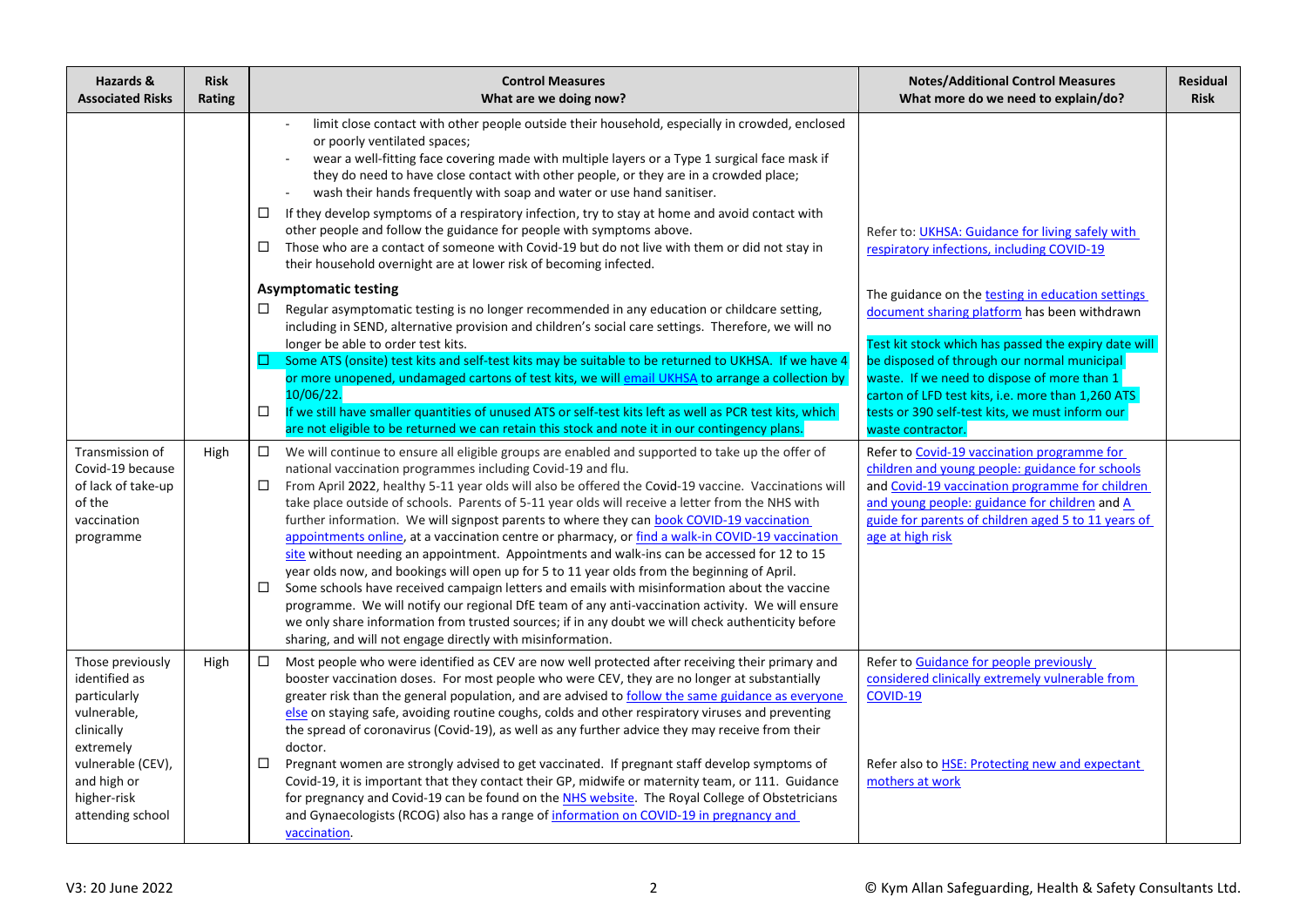| Hazards &<br><b>Associated Risks</b>                                                                    | <b>Risk</b><br>Rating | <b>Control Measures</b><br>What are we doing now?                                                                                                                                                                                                                                                                                                                                                                                                                                                                                                                                                                                                                                                                                                                                                                                                                                                                                                                                                                                                                                                                                                                                                                                                                                                                                                                                                                                                                                                                                                                                                                                                                                                                                                                                                                                                                                  | <b>Notes/Additional Control Measures</b><br>What more do we need to explain/do?                                                                                                                                                                                                                                                                                                                                                                                                                                                                            | Residual<br><b>Risk</b> |
|---------------------------------------------------------------------------------------------------------|-----------------------|------------------------------------------------------------------------------------------------------------------------------------------------------------------------------------------------------------------------------------------------------------------------------------------------------------------------------------------------------------------------------------------------------------------------------------------------------------------------------------------------------------------------------------------------------------------------------------------------------------------------------------------------------------------------------------------------------------------------------------------------------------------------------------------------------------------------------------------------------------------------------------------------------------------------------------------------------------------------------------------------------------------------------------------------------------------------------------------------------------------------------------------------------------------------------------------------------------------------------------------------------------------------------------------------------------------------------------------------------------------------------------------------------------------------------------------------------------------------------------------------------------------------------------------------------------------------------------------------------------------------------------------------------------------------------------------------------------------------------------------------------------------------------------------------------------------------------------------------------------------------------------|------------------------------------------------------------------------------------------------------------------------------------------------------------------------------------------------------------------------------------------------------------------------------------------------------------------------------------------------------------------------------------------------------------------------------------------------------------------------------------------------------------------------------------------------------------|-------------------------|
|                                                                                                         |                       | $\Box$<br>We will conduct a risk assessment for new and expectant mothers in line with the Management of<br>Health and Safety at Work Regulations 1999 (MHSW). Any risks identified at that point, or later<br>during the pregnancy, in the first 6 months after birth, or while the employee is still breastfeeding,<br>will be included and managed as part of the general workplace risk assessment.<br>Pregnant women of any gestation will not be required to continue working if this is not supported<br>□<br>by the risk assessment.<br>Everyone will be encouraged to get vaccinated and also get a booster vaccine for Covid-19 when<br>$\Box$<br>offered.<br>There remains a smaller number of people who, in spite of vaccination, are at higher risk of serious<br>$\Box$<br>illness from Covid-19. This is due to a weakened immune system (immunosuppressed) or specific<br>other medical conditions and requires enhanced protections such as those offered by antibody and<br>antiviral treatments, additional vaccinations and potentially other non-clinical interventions. .<br>They should avoid meeting with someone who has tested positive for Covid-19 (and anyone in<br>their household) until 10 days after they received a positive test and try to avoid people who have<br>symptoms of Covid-19 or other respiratory infections and have a temperature or feel unwell.<br>$\Box$<br>If it feels right for them, those who are immunosuppressed can work from home if they can. If<br>they cannot work from home, we will speak to them about what arrangements we can make to<br>reduce their risk. It may be that they are entitled to a Reasonable Adjustment under the Equality<br>Act. Refer also to Public health principles for reducing the spread of COVID-19 and other<br>respiratory infections in the workplace.                          | Refer to guidance for people whose immune<br>system means they are at higher risk<br>Where necessary, we will provide equipment for<br>people to work at home safely and effectively and<br>guidance on how to work safely at home – see<br><b>ACAS Home Working Guide, ACAS Example</b><br>checklist for setting up homeworking and <b>HSE</b> :<br>protect home workers                                                                                                                                                                                  |                         |
| Inadequate hand<br>and respiratory<br>hygiene and<br>cleaning leading<br>to spread of<br>Covid-19 virus | High                  | Frequent and thorough hand cleaning is now regular practice and we have built these routines into<br>$\Box$<br>school culture. We will continue to ensure that everyone cleans their hands regularly with soap<br>and water or hand sanitiser including before leaving home, on arrival at school, on return from<br>breaks, and before and after eating/drinking, using the toilet, sports activities, before and after<br>administering first aid or intimate personal care, using public transport and after coughing or<br>sneezing and not to touch face (eyes, mouth, nose) with hands that are not clean.<br>Toilets will be cleaned regularly and pupils encouraged to clean their hands thoroughly after using<br>$\Box$<br>the toilet.<br>The 'catch it, bin it, kill it' approach will continue. Everyone will be reminded to sneeze into a<br>$\Box$<br>tissue or sleeve NEVER into hands and to wash hands immediately after (as above). 'Catch it, bin it,<br>kill it' posters to be displayed in relevant areas. See also the e-Bug coronavirus (COVID-19)<br>website.<br>We clean regularly, using standard cleaning products such as detergents and bleach. Cleaning<br>$\Box$<br>equipment used will be disposable or, if reusable, disinfected after each use.<br>When cleaning surfaces, it is not necessary to wear personal protective equipment (PPE) or<br>clothing over and above what would usually be used.<br>$\Box$<br>In the event of an outbreak of infection at our setting, our UKHSA HPT team or LA Public Health<br>team may recommend enhanced or more frequent cleaning, to help reduce transmission.<br>Advice may be given to ensure twice daily cleaning of areas (with particular attention to door<br>$\Box$<br>handles, toilet flushes and taps) and communal areas where surfaces can easily become<br>contaminated such as handrails. | The HSE recommends hand cleansing facilities be<br>made available in the following priority order:<br>1. Soap and running warm water (most<br>effective);<br>Soap and running cold water;<br>2.<br>3.<br>Running water alone;<br>4.<br>Moist wipes;<br>5.<br>Hand rubs or gels i.e. alcohol-based sanitiser<br>(least effective).<br>UKHSA Health protection in education and<br>childcare settings: Chapter 2 - Cleaning; Chapter 3 -<br>Respiratory infections, including COVID-19 and<br>Chapter 4 -: Action in the event of an outbreak or<br>incident |                         |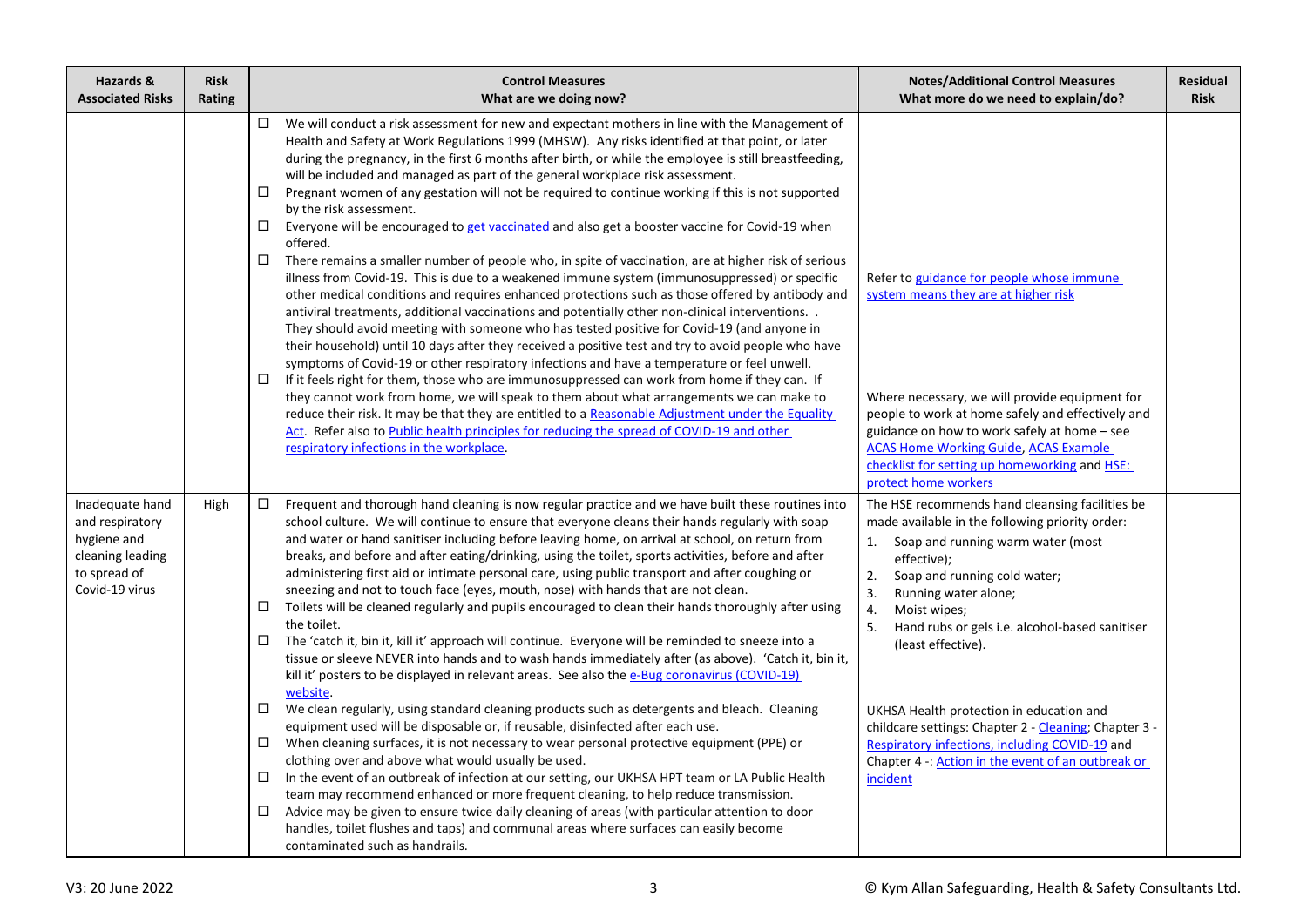| Hazards &<br><b>Associated Risks</b>           | <b>Risk</b><br>Rating | <b>Control Measures</b><br>What are we doing now?                                                                                                                                                                                                                                                                                                                                                                                                                                                                                                                                                                                                                                                                                                                                                                                                                                                                                                                                                                                                                                                                                                                                                                                                                                                                                                                                                                                                                                                                                                                                                                                                                                                            | <b>Notes/Additional Control Measures</b><br>What more do we need to explain/do?                                                                  | <b>Residual</b><br><b>Risk</b> |
|------------------------------------------------|-----------------------|--------------------------------------------------------------------------------------------------------------------------------------------------------------------------------------------------------------------------------------------------------------------------------------------------------------------------------------------------------------------------------------------------------------------------------------------------------------------------------------------------------------------------------------------------------------------------------------------------------------------------------------------------------------------------------------------------------------------------------------------------------------------------------------------------------------------------------------------------------------------------------------------------------------------------------------------------------------------------------------------------------------------------------------------------------------------------------------------------------------------------------------------------------------------------------------------------------------------------------------------------------------------------------------------------------------------------------------------------------------------------------------------------------------------------------------------------------------------------------------------------------------------------------------------------------------------------------------------------------------------------------------------------------------------------------------------------------------|--------------------------------------------------------------------------------------------------------------------------------------------------|--------------------------------|
|                                                |                       | It is particularly important to clean areas after an individual with symptoms of or confirmed Covid-<br>□.<br>19 has left the setting or area and to dispose of any waste appropriately.<br>Alcohol based hand sanitiser - fire risks<br>All hand sanitiser stations and stocks will be kept clear of potential sources of heat and ignition<br>⊔<br>(such as electrical or heating equipment).                                                                                                                                                                                                                                                                                                                                                                                                                                                                                                                                                                                                                                                                                                                                                                                                                                                                                                                                                                                                                                                                                                                                                                                                                                                                                                              |                                                                                                                                                  |                                |
|                                                |                       | Any spillages will be cleaned up immediately and the items used to clear the spillage disposed of<br>□<br>carefully (they will be highly flammable until the alcohol has evaporated).<br>Alcohol-based hand sanitiser will be stored away from sources of heat and ignition, ideally in a<br>$\Box$<br>metal cabinet. A sign will be provided on the cabinet/store warning of the presence of flammable<br>liquids.<br>The location of the cabinet(s)/store(s) and the quantity held will be recorded on a plan of the<br>□<br>school to make fire fighters aware of this hazard should they attend an incident at the school (and                                                                                                                                                                                                                                                                                                                                                                                                                                                                                                                                                                                                                                                                                                                                                                                                                                                                                                                                                                                                                                                                           |                                                                                                                                                  |                                |
|                                                |                       | also included in our existing Emergency Plan).<br>Alcohol-based hand gels will not be used in science labs or D&T & food workshops/lessons. We<br>□<br>will not make our own gels. Instead of gels, we will use skin-friendly cleaning wipes that claim to<br>kill 99.99% of bacteria and viruses and are non-alcohol based.                                                                                                                                                                                                                                                                                                                                                                                                                                                                                                                                                                                                                                                                                                                                                                                                                                                                                                                                                                                                                                                                                                                                                                                                                                                                                                                                                                                 |                                                                                                                                                  |                                |
| Inadequate<br>ventilation<br>leading to spread |                       | $\Box$<br>When school is in operation, we will continue to ensure the building is well ventilated and a<br>comfortable teaching environment is maintained. We will identify any poorly ventilated spaces as<br>part of our risk assessment and take steps to improve fresh air flow in these areas.                                                                                                                                                                                                                                                                                                                                                                                                                                                                                                                                                                                                                                                                                                                                                                                                                                                                                                                                                                                                                                                                                                                                                                                                                                                                                                                                                                                                          | Refer to the HSE guidance on how to assess and<br>improve ventilation and Chartered Institution of<br><b>Building Services Engineers (CIBSE)</b> |                                |
| of Covid-19 virus                              |                       | Increasing natural ventilation                                                                                                                                                                                                                                                                                                                                                                                                                                                                                                                                                                                                                                                                                                                                                                                                                                                                                                                                                                                                                                                                                                                                                                                                                                                                                                                                                                                                                                                                                                                                                                                                                                                                               |                                                                                                                                                  |                                |
|                                                |                       | Opening external windows and, in addition, opening internal doors can also assist with creating a<br>□<br>throughput of air - with regard 'fire doors', see below.<br>$\Box$<br>If necessary, external opening doors may also be used (where safe to do so) ensuring that this does<br>not increase security risks.<br>Generally, fire doors should remain closed at all times when not in use or we will consider installing<br>$\Box$<br>automatic door release devices connected to the fire alarm system to fire doors. However, it is<br>accepted that increasing ventilation during the Covid-19 pandemic is a key mitigation. Whilst it is<br>accepted that this practice will improve ventilation by increasing the air flow through the room<br>(assuming windows are also left open), this must be balanced against the need to reduce the risk of<br>fire spread. In line with CCC: Improving ventilation during Covid-19 (and further clarified by CCC on<br>17/03/22), classroom doors (and the doors of other rooms) can remain open when the room is<br>occupied and if $CO2$ readings are high. The windows of the room should also be opened if<br>practicable to create a crossflow of air. However, fire doors of all unoccupied rooms must remain<br>closed at all times or where the door leads onto protected stairwells or escape routes.<br>We will consider the closing of windows should the fire alarm activate. Because of the need for<br>□<br>increased ventilation in the school, there may not be time to close all windows prior to evacuation.<br>This situation is only permissible where to close all the windows would result in increased risk to<br>staff and pupils. |                                                                                                                                                  |                                |
|                                                |                       | <b>Recirculating air</b><br>Mechanical systems supplying individual rooms should be allowed to operate with recirculation<br>□                                                                                                                                                                                                                                                                                                                                                                                                                                                                                                                                                                                                                                                                                                                                                                                                                                                                                                                                                                                                                                                                                                                                                                                                                                                                                                                                                                                                                                                                                                                                                                               |                                                                                                                                                  |                                |
|                                                |                       | modes switched to supply 100% outdoor air where possible;                                                                                                                                                                                                                                                                                                                                                                                                                                                                                                                                                                                                                                                                                                                                                                                                                                                                                                                                                                                                                                                                                                                                                                                                                                                                                                                                                                                                                                                                                                                                                                                                                                                    |                                                                                                                                                  |                                |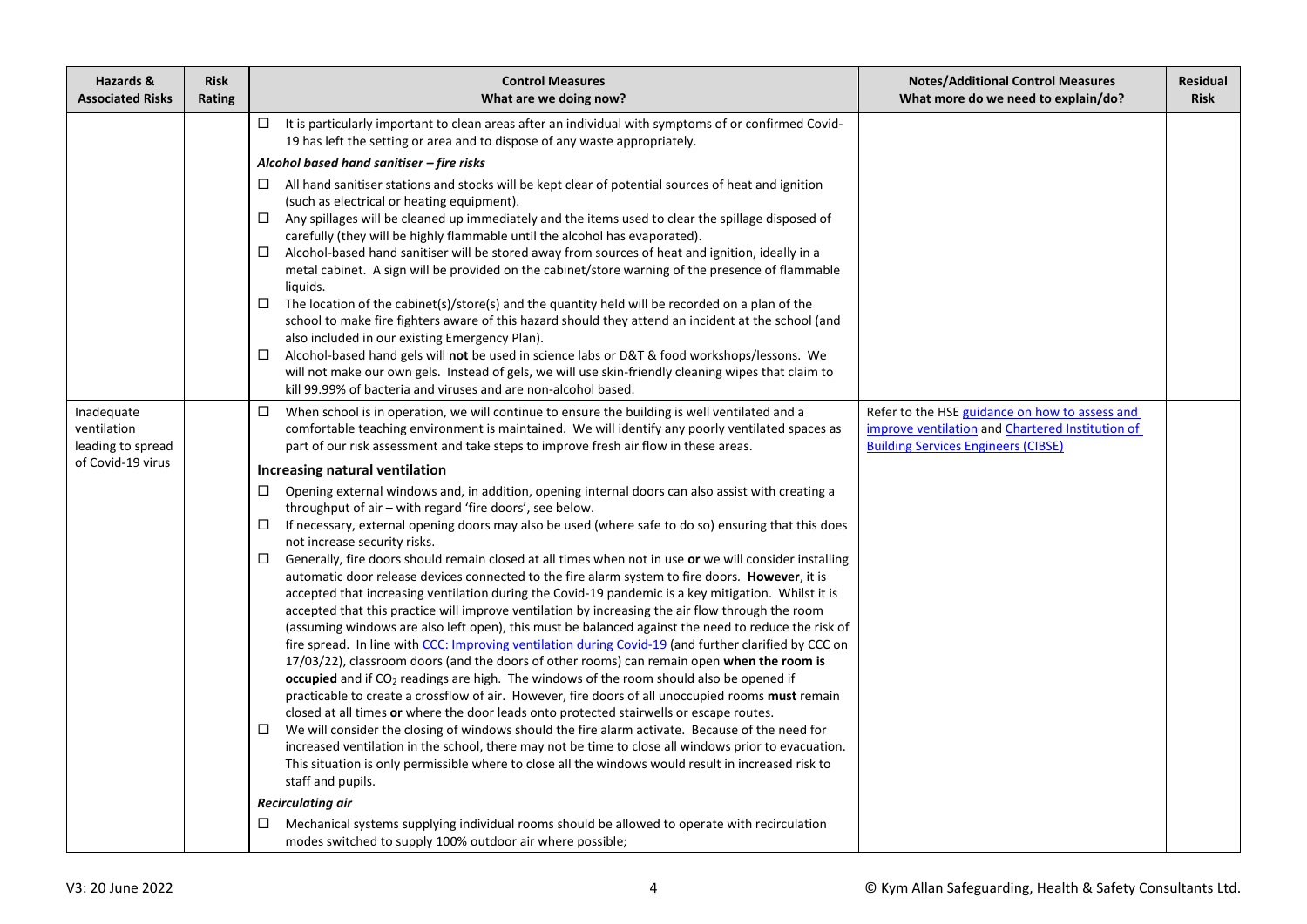| Hazards &<br><b>Associated Risks</b>                                        | <b>Risk</b><br>Rating | <b>Control Measures</b><br>What are we doing now?                                                                                                                                                                                                                                                                                                                                                                                                                                                                                                                                                                                                                                                                                                                                                                                                                                                                                                                                                                                                                                                                                                                                                                                                                                                                                                                                                                                                                                                                                                                                                                                                                                                                                                                                                                                                                                                                                                                                                                                                                                                                                                                                                                                                                                                                                                                                                                                                                                                                                                                                | <b>Notes/Additional Control Measures</b><br>What more do we need to explain/do?                                                                                                                                                        | <b>Residual</b><br><b>Risk</b> |
|-----------------------------------------------------------------------------|-----------------------|----------------------------------------------------------------------------------------------------------------------------------------------------------------------------------------------------------------------------------------------------------------------------------------------------------------------------------------------------------------------------------------------------------------------------------------------------------------------------------------------------------------------------------------------------------------------------------------------------------------------------------------------------------------------------------------------------------------------------------------------------------------------------------------------------------------------------------------------------------------------------------------------------------------------------------------------------------------------------------------------------------------------------------------------------------------------------------------------------------------------------------------------------------------------------------------------------------------------------------------------------------------------------------------------------------------------------------------------------------------------------------------------------------------------------------------------------------------------------------------------------------------------------------------------------------------------------------------------------------------------------------------------------------------------------------------------------------------------------------------------------------------------------------------------------------------------------------------------------------------------------------------------------------------------------------------------------------------------------------------------------------------------------------------------------------------------------------------------------------------------------------------------------------------------------------------------------------------------------------------------------------------------------------------------------------------------------------------------------------------------------------------------------------------------------------------------------------------------------------------------------------------------------------------------------------------------------------|----------------------------------------------------------------------------------------------------------------------------------------------------------------------------------------------------------------------------------------|--------------------------------|
|                                                                             |                       | For centralised ventilation system that circulates air to different rooms, it is recommended that<br>$\Box$<br>recirculation is turned off and fresh air supply used;<br>Recirculation units for heating and cooling that do not draw in a supply of fresh air can remain in<br>$\Box$<br>operation provided there is a supply of outdoor air, e.g. windows and doors left open.<br>Air cleaning and filtration units<br>$\Box$ We can use local air cleaning and filtration units to reduce airborne transmission of aerosols where<br>it is not possible to maintain adequate ventilation.<br>These units are not a substitute for ventilation. We will prioritise any areas identified as poorly<br>□<br>ventilated for improvement in other ways before we think about using an air cleaning device.<br>Fans<br>□<br>In collective spaces, i.e. when several people are present in the space, the use of fans for air<br>circulation/cooling is not advised, particularly in small volume, closed or partially open spaces with<br>minimal outside air exchange;<br>Desk or ceiling fans should only be used provided the area is well ventilated;<br>$\Box$<br>The use of fans is advised where there is only one person in a room;<br>$\Box$<br>$\Box$<br>If fans are used, we must take steps to minimise air from fans blowing from one person directly at<br>another to reduce the potential spread of any airborne viruses.<br>Balancing ventilation while maintaining a comfortable temperature<br>To balance the need for increased ventilation while maintaining a comfortable temperature, the<br>□<br>following measures will also be used as appropriate:<br>opening high level windows in preference to low level to reduce draughts;<br>increasing the ventilation while spaces are unoccupied (e.g. $10 - 15$ minutes before a<br>classroom is occupied, between classes, during break and lunch, when a room is unused);<br>opening windows for short bursts of $10 - 15$ minutes every hour throughout the day or<br>leaving windows open a small amount (approx. 3cm) continuously;<br>providing flexibility to allow additional, suitable indoor clothing;<br>rearranging furniture where possible to avoid direct drafts;<br>setting the heating to maintain a comfortable temperature even when windows and doors are<br>open;<br>the use of portable heaters will be avoided where possible. However, where it is necessary to<br>use these, we will ensure suitable controls are implemented and include within the existing<br>Fire Risk Assessment. | In addition to the original DfE allocation of air<br>cleaning units, the air cleaning marketplace<br>remains open for any settings that wish to<br>purchase air cleaning units at a suitable<br>specification directly from suppliers. |                                |
| Inadequate<br>personal<br>protection & PPE<br>& spread of<br>Covid-19 virus | High                  | <b>PPE</b><br>Most staff will not require PPE beyond what they would normally need for their work.<br>$\Box$<br>$\Box$<br>Where a child or young person already has routine intimate care needs that involve the use of PPE,<br>the same PPE will continue to be used.<br>Aerosol generating procedures (AGP)                                                                                                                                                                                                                                                                                                                                                                                                                                                                                                                                                                                                                                                                                                                                                                                                                                                                                                                                                                                                                                                                                                                                                                                                                                                                                                                                                                                                                                                                                                                                                                                                                                                                                                                                                                                                                                                                                                                                                                                                                                                                                                                                                                                                                                                                    | Refer to Infection prevention and control for<br>seasonal respiratory infections in health and care<br>settings (including SARS-CoV-2)                                                                                                 |                                |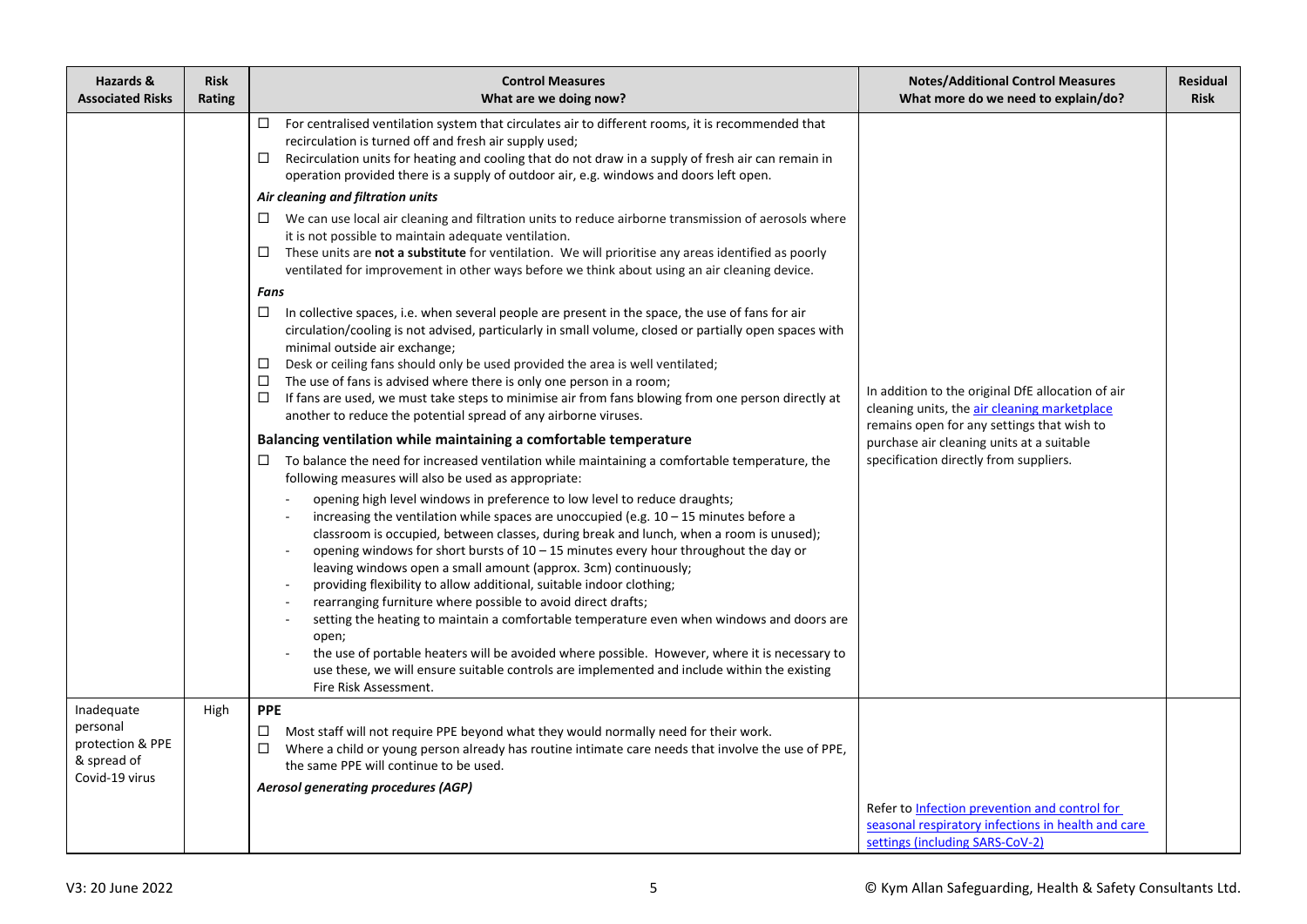| Hazards &<br><b>Associated Risks</b>                                                                       | <b>Risk</b><br>Rating | <b>Control Measures</b><br>What are we doing now?                                                                                                                                                                                                                                                                                                                                                                                                                                                                                                                                                                                                                                                                                                                                                                                                                                                                                                                                                                                                                                                                                                                                                                                                        | <b>Notes/Additional Control Measures</b><br>What more do we need to explain/do?                                                                                                                                                                                                                                                                                                                                                                                                                                          | <b>Residual</b><br><b>Risk</b> |
|------------------------------------------------------------------------------------------------------------|-----------------------|----------------------------------------------------------------------------------------------------------------------------------------------------------------------------------------------------------------------------------------------------------------------------------------------------------------------------------------------------------------------------------------------------------------------------------------------------------------------------------------------------------------------------------------------------------------------------------------------------------------------------------------------------------------------------------------------------------------------------------------------------------------------------------------------------------------------------------------------------------------------------------------------------------------------------------------------------------------------------------------------------------------------------------------------------------------------------------------------------------------------------------------------------------------------------------------------------------------------------------------------------------|--------------------------------------------------------------------------------------------------------------------------------------------------------------------------------------------------------------------------------------------------------------------------------------------------------------------------------------------------------------------------------------------------------------------------------------------------------------------------------------------------------------------------|--------------------------------|
|                                                                                                            |                       | It is vital that all children, young people and students, including those with complex or additional<br>health needs, are supported to continue their education and care in their education or children's social<br>care setting, where it is safe to do so.<br>An AGP is a medical procedure that can result in the release of airborne particles (aerosols) from<br>$\Box$<br>the respiratory tract. The full list is available on GOV.UK.<br>Standard PPE recommendations for AGPs would include eye and face protection, apron and gloves<br>□<br>to protect against the splashing or spraying of blood and bodily fluids.<br>If someone is performing an AGP on an individual who is suspected of being infectious with a<br>□<br>respiratory agent (for example RSV or Covid-19) additional airborne personal protective equipment<br>(PPE) should be used, including an FFP3 respirator or equivalent.<br><b>Face Coverings</b><br>Those attending education or childcare settings are not normally expected to wear a face covering,<br>although this may be recommended by the local Public Health team in the event of a confirmed<br>outbreak.<br>□<br>Face coverings for children under the age of 3 are not recommended for safety reasons. | Additional PPE in education and childcare settings<br>will now only be needed when performing AGPs.<br>The UKHSA guidance has been updated and the list<br>of what is considered an AGP has changed.<br>Settings will only need to access PPE in limited<br>scenarios. If individuals in our setting perform<br>AGPs as described in the guidance, and need<br>additional PPE for this, register on the DHSC<br>managed PPE portal. Once registered, we will be<br>able to order PPE directly, at no cost to our setting |                                |
| Failure of<br>security<br>arrangements,<br>particularly in<br>relation to anti-<br>vaccination<br>protests | High                  | The recent decision by the Government to offer coronavirus vaccines to 5-11 year olds is likely to<br>$\Box$<br>create some opposition from various groups of individuals who are generally against the delivery of<br>the vaccine to all age groups.<br>$\Box$ Although parental consent is required for the immunisations, this has not stopped groups of<br>protesters gathering outside schools to express their opinions and there have been several reports<br>of protests in national media over recent weeks.<br>$\Box$ The Police and other agencies have made preparations to respond if and when such protests occur<br>outside any of schools in Cumbria.<br>$\Box$ A guidance document is available about how to contact the police in the event of anti-vaccination<br>protest outside of schools (applicable to the whole of Cumbria footprint).<br>What to do to prepare for potential protests outside school<br>We will review our site security risk assessments to identify any significant risks or weaknesses in<br>$\Box$<br>our existing risk assessments and consider what if any additional proportionate, preventive actions                                                                                                  | Refer to the school's Emergency Plan which also<br>includes Lockdown Procedures                                                                                                                                                                                                                                                                                                                                                                                                                                          |                                |
|                                                                                                            |                       | we might need to take.<br>$\Box$ Points to consider include:<br>Is the perimeter secure?<br>Is the external environment secure?<br>Are our buildings secure?<br>Do we have a security lockdown procedure?<br>$\Box$ It has been reported that whilst most of the protests have been peaceful, some students have been<br>upset and un-nerved by the situation, it may therefore be useful to have an alternative exit that<br>they could use to avoid having to pass the protestors or consider other methods of making sure<br>they can leave the premises safely.                                                                                                                                                                                                                                                                                                                                                                                                                                                                                                                                                                                                                                                                                      |                                                                                                                                                                                                                                                                                                                                                                                                                                                                                                                          |                                |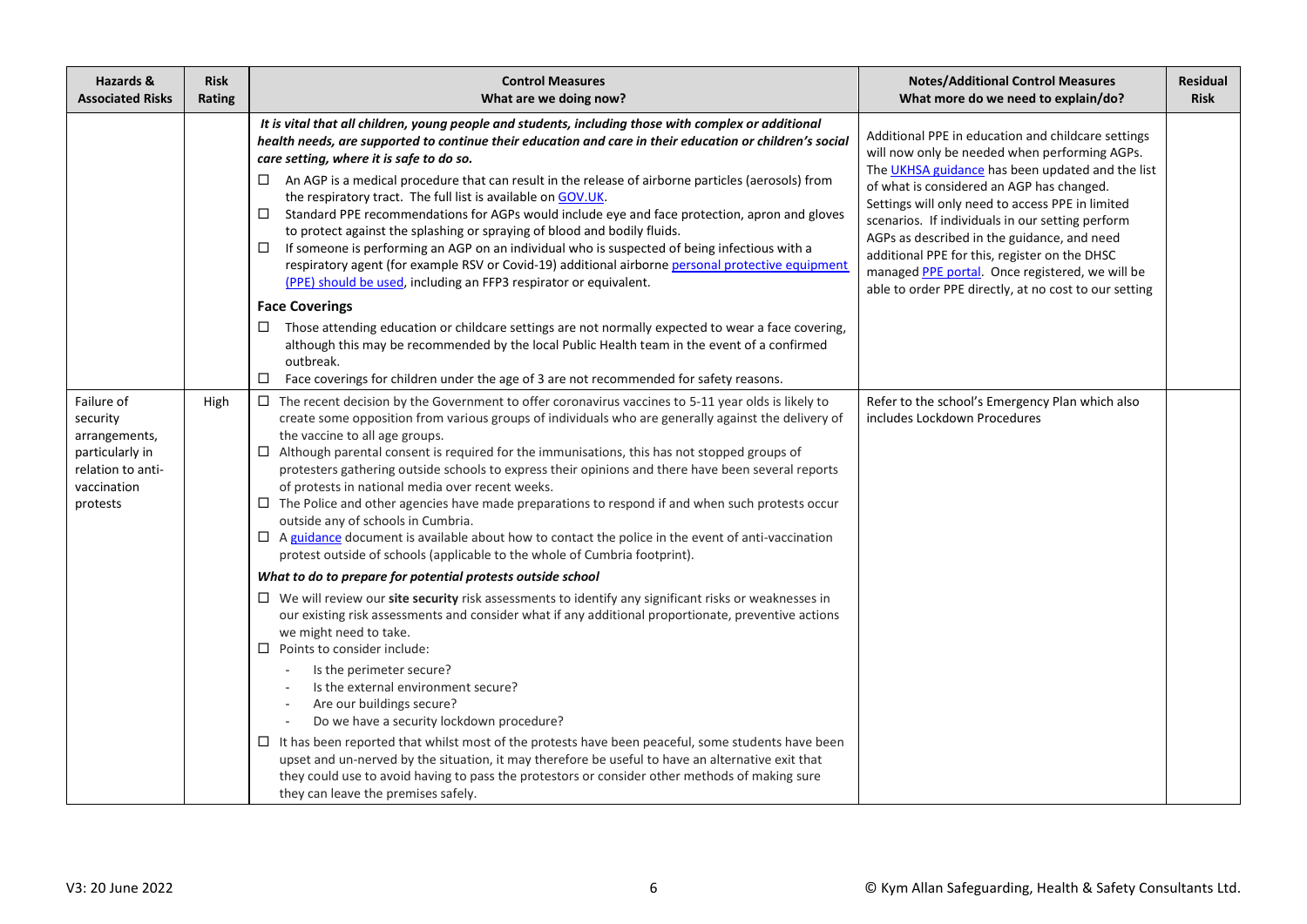| Hazards &<br><b>Associated Risks</b>                            | <b>Risk</b><br><b>Rating</b> | <b>Control Measures</b><br>What are we doing now?                                                                                                                                                                                                                                                                                                                                                                                                                                                                                                                                                                                                                                                                                                                                                                                                                                                                                                                                                                                                                                                                                                                                                                                                                                                                                                                                                                                                                                                                                                                                                                                                                                                                                               | <b>Notes/Additional Control Measures</b><br>What more do we need to explain/do? | <b>Residual</b><br><b>Risk</b> |
|-----------------------------------------------------------------|------------------------------|-------------------------------------------------------------------------------------------------------------------------------------------------------------------------------------------------------------------------------------------------------------------------------------------------------------------------------------------------------------------------------------------------------------------------------------------------------------------------------------------------------------------------------------------------------------------------------------------------------------------------------------------------------------------------------------------------------------------------------------------------------------------------------------------------------------------------------------------------------------------------------------------------------------------------------------------------------------------------------------------------------------------------------------------------------------------------------------------------------------------------------------------------------------------------------------------------------------------------------------------------------------------------------------------------------------------------------------------------------------------------------------------------------------------------------------------------------------------------------------------------------------------------------------------------------------------------------------------------------------------------------------------------------------------------------------------------------------------------------------------------|---------------------------------------------------------------------------------|--------------------------------|
| Failure to<br>safeguard<br>children                             | High                         | $\Box$ We will continue to have regard to statutory safeguarding guidance Keeping children safe in<br>education, and will have a trained designated safeguarding lead (DSL) (or deputy) available on site.<br>However, there may be operational challenges to this. In such cases, there are 2 options to<br>□.<br>consider:<br>a trained DSL (or deputy) from the setting can be available to be contacted via phone or online<br>video, e.g. working from home;<br>sharing trained DSLs (or deputies) with other settings, schools or FE providers (who should be<br>available to be contacted via phone or online video).<br>Where a trained DSL (or deputy) is not on-site, in addition to one of the 2 options, a senior leader<br>$\Box$<br>will take responsibility for co-ordinating safeguarding on site.<br>The local authority and children's social care provider will continue to work with local safeguarding<br>partners to ensure continuity and consistency of support - throughout any emergency - including<br>support for the mental health of looked-after children and care leavers.<br>Local authorities should follow the statutory guidance on promoting the health and wellbeing of<br>□<br>looked-after children and:<br>look out for issues that may affect looked-after children's mental health and wellbeing;<br>encourage looked-after children to speak to their social worker, carer or other trusted adult<br>about how they are feeling;<br>ensure they get the help and support they need.                                                                                                                                                                                                                 |                                                                                 |                                |
| Failure to<br>support children<br>with SEND<br>and/or EHC plans | High                         | Health professionals attending a setting may be following slightly different guidance from UKHSA<br>□.<br>due to their wider work in settings with vulnerable adults.<br>In an emergency, where possible, specialists, therapists and other health professionals who<br>support children and young people with SEND (e.g. speech and language therapists,<br>physiotherapists, occupational therapists, educational psychologists and specialist teachers),<br>should provide interventions as usual.<br>Where children and young people with EHC plans are not attending school because they are<br>$\Box$<br>following public health advice, multi-agency professionals will collaborate to agree how to meet<br>their duties to deliver the provision set out in the EHC plan.<br>Some pupils and students with SEND may need specific help adjusting to any changes in their<br>$\Box$<br>routines that emergency measures may involve. Staff will plan to meet these needs based on the<br>individual pupil or child and their circumstances, e.g. using social stories.<br>To make sure pupils and students with medical conditions are fully supported, we will use<br>□<br>individual healthcare plans to help ensure they continue to receive an education in line with their<br>peers. This will include working with families and the relevant health professionals, as well as the<br>local authority and other services as necessary.<br>We will consider whether we need any additional processes in place for pupils and students who<br>regularly:<br>attend more than one site or different providers;<br>move between a training provider and workplace as part of an apprenticeship, traineeship or<br>supported internship. |                                                                                 |                                |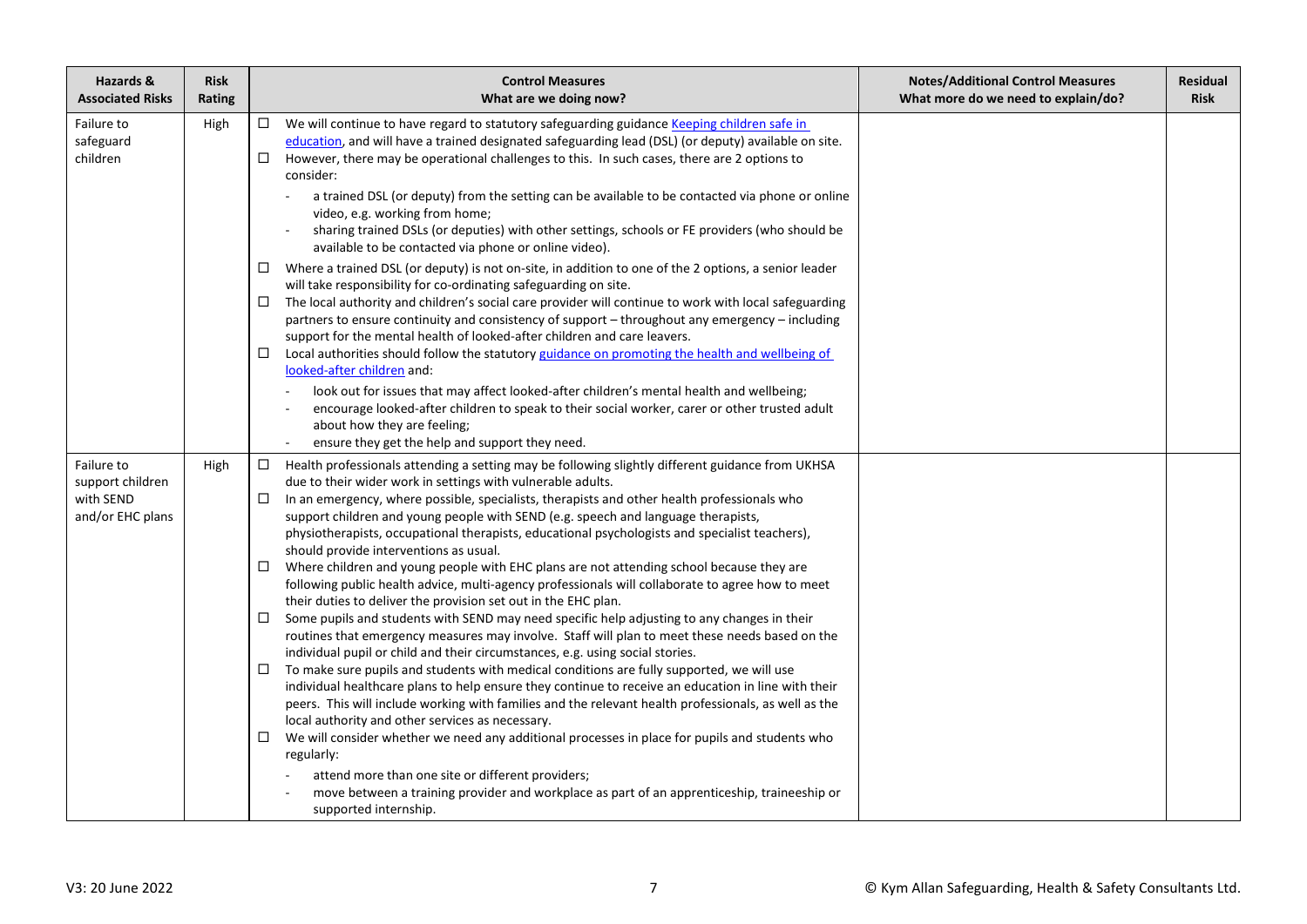| Hazards &<br><b>Associated Risks</b>                                                                            | <b>Risk</b><br>Rating | <b>Control Measures</b><br>What are we doing now?                                                                                                                                                                                                                                                                                                                                                                                                                                                                                                                                                                                                                                                                                                                                                                                                                                                                                                                                                                                                                                                                                                                                                                                                                                                                                                                                                                                                                                                                                                                                                                                                                                                              | <b>Notes/Additional Control Measures</b><br>What more do we need to explain/do? | Residual<br><b>Risk</b> |
|-----------------------------------------------------------------------------------------------------------------|-----------------------|----------------------------------------------------------------------------------------------------------------------------------------------------------------------------------------------------------------------------------------------------------------------------------------------------------------------------------------------------------------------------------------------------------------------------------------------------------------------------------------------------------------------------------------------------------------------------------------------------------------------------------------------------------------------------------------------------------------------------------------------------------------------------------------------------------------------------------------------------------------------------------------------------------------------------------------------------------------------------------------------------------------------------------------------------------------------------------------------------------------------------------------------------------------------------------------------------------------------------------------------------------------------------------------------------------------------------------------------------------------------------------------------------------------------------------------------------------------------------------------------------------------------------------------------------------------------------------------------------------------------------------------------------------------------------------------------------------------|---------------------------------------------------------------------------------|-------------------------|
| Inappropriate<br>arrangements for<br>providing school<br>meals                                                  | High                  | <b>Early years</b><br>$\Box$ In any instance where an eligible child is at home due to an emergency situation at the<br>school/setting, those children who qualify for benefits-related free meals should receive this<br>support as normal (where possible) for example via the provision of a lunch parcel.<br>□<br>In all other settings, where free meals do not apply, we may charge for meals in line with national<br>entitlements guidance. We will consider the impact of charges on disadvantaged families.<br><b>Schools</b><br>We will speak to our school catering team or provider about the best arrangements for providing<br>school meals for pupils in an emergency. They will provide meal options for all pupils who are in<br>school, and meals will be available free of charge to all infant pupils and pupils who meet the<br>benefits-related free school meals eligibility criteria.<br>Where pupils eligible for benefits-related free school meals are receiving remote education, we will<br>work with our school catering team or food provider to provide good quality lunch parcels. This<br>will ensure that eligible pupils continue to be supported for the short period where they are unable<br>to attend school.<br>$\Box$<br>We will ensure that we identify pupils with any medical conditions, including allergies, to ensure<br>that all pupils are able to eat a school lunch safely. This is particularly important in circumstances<br>where caterers are not serving meals to pupils directly but where for example, pupils are being<br>served food in the classroom or via lunch parcels. Further information is available in allergy<br>guidance for schools. |                                                                                 |                         |
| Inappropriate<br>arrangements to<br>support our<br>workforce,<br>children and<br>pupils through an<br>emergency | High                  | <b>Workforce</b><br>We will explain to our workforce any steps taken to keep staff safe at work as part of our<br>$\Box$<br>emergency plans.<br>Our workplace risk assessment already considers any risks to female employees of child bearing<br>□<br>age and, in particular, risks to new and expectant mothers. We will discuss concerns with staff.<br>The Health and Safety Executive (HSE) has more information on managing risk and risk assessment<br>□<br>in the workplace.<br>UKHSA's health protection in education and childcare settings (Chapter 1) also contains practical<br>□<br>advice on managing a range of infections, including for those who may be at higher risk of<br>infection.<br>Staff shortages during an emergency<br>$\Box$ We are best placed to determine the workforce required to meet the needs of children, pupils and<br>students in our setting. In children's social care settings, providers are best placed to determine<br>the workforce required to meet the needs of the children in the setting.<br>Where we are experiencing staff absences, in the first instance, we will follow our usual process for<br>covering absences.<br>We will ensure there are sufficient trained staff on duty e.g. sufficient trained first aiders (including<br>paediatric where necessary) and fire wardens to cover the site (to enable sweeps of all areas to be<br>carried out and to ensure full evacuation of the building) - particularly important if staff are absent<br>due to illness.                                                                                                                                                                               |                                                                                 |                         |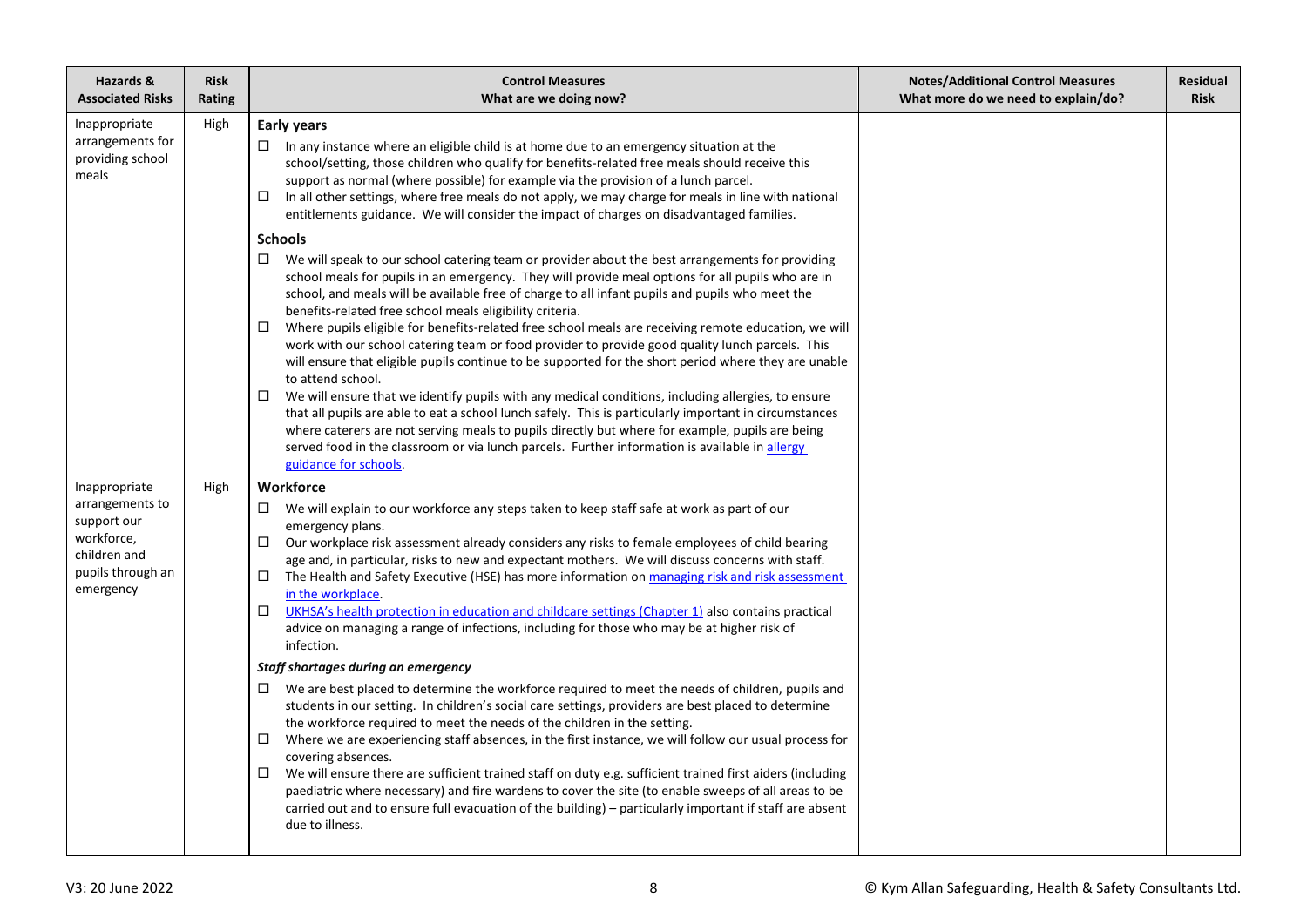| Hazards &<br><b>Associated Risks</b> | <b>Risk</b><br>Rating | <b>Control Measures</b><br>What are we doing now?                                                                                                                                                                                                                                                                                                                                                                                                                                                                                                                                                                                                                                                              | <b>Notes/Additional Control Measures</b><br>What more do we need to explain/do?                                                                                                                                                                                                                                                                   | <b>Residual</b><br><b>Risk</b> |
|--------------------------------------|-----------------------|----------------------------------------------------------------------------------------------------------------------------------------------------------------------------------------------------------------------------------------------------------------------------------------------------------------------------------------------------------------------------------------------------------------------------------------------------------------------------------------------------------------------------------------------------------------------------------------------------------------------------------------------------------------------------------------------------------------|---------------------------------------------------------------------------------------------------------------------------------------------------------------------------------------------------------------------------------------------------------------------------------------------------------------------------------------------------|--------------------------------|
|                                      |                       | We will assess the suitability of Personal Emergency Evacuation Plans (PEEPs) - especially if<br>$\Box$<br>previous role holders are no longer available to continue e.g. staff absence.                                                                                                                                                                                                                                                                                                                                                                                                                                                                                                                       |                                                                                                                                                                                                                                                                                                                                                   |                                |
|                                      |                       | <b>Early years</b>                                                                                                                                                                                                                                                                                                                                                                                                                                                                                                                                                                                                                                                                                             |                                                                                                                                                                                                                                                                                                                                                   |                                |
|                                      |                       | $\Box$ The Early Years Foundation Stage (EYFS) Statutory Framework sets the standards that schools and<br>childcare settings must meet for the learning, development and care of children from birth to 5<br>years old.<br>Where we are experiencing staff shortages we will:<br>$\Box$                                                                                                                                                                                                                                                                                                                                                                                                                        | We will continue to record pupil absence in the<br>register in the line with the school attendance<br>guidance using the most appropriate code. Where                                                                                                                                                                                             |                                |
|                                      |                       | work with our local authority to identify how appropriate provision can be put inplace while<br>$\overline{\phantom{a}}$<br>keeping staffing arrangements as consistent as possible;<br>where necessary, pool staff with another setting or take on qualified and Disclosure and<br>Barring Service (DBS) checked staff from other educational settings (including local registered<br>childminders) that have been closed or invite local registered childminders to work with us at<br>the setting – registered childminders can already do this under the 50 $/$ 50 registration<br>flexibility they have, providing they have approval from Ofsted.                                                        | pupils are unable to attend school in exceptional<br>circumstances they can be recorded as Code Y<br>(unable to attend in exceptional circumstances)<br>unless a more appropriate code applies. Where<br>pupils are unable to attend school because they<br>are ill or have an infectious illness they should be<br>recorded as Code I (illness). |                                |
|                                      |                       | In some cases, we may choose to respond to staff and child absences by temporarily mixing age<br>$\Box$<br>groups of children who would otherwise be educated or cared for separately. Ratios will be guided<br>by all relevant requirements and by the needs of individual children within the group. For the<br>purposes of meeting EYFS ratio and qualification requirements, all staff educating or caring for a<br>mixed age group of children can be considered 'available to work directly with' all of the children<br>who have been grouped together.<br>In all circumstances, we remain responsible for maintaining the quality of care, safety and security<br>0<br>of the children in our setting. |                                                                                                                                                                                                                                                                                                                                                   |                                |
|                                      |                       | Wraparound and out of schools setting providers                                                                                                                                                                                                                                                                                                                                                                                                                                                                                                                                                                                                                                                                |                                                                                                                                                                                                                                                                                                                                                   |                                |
|                                      |                       | We will also consider:                                                                                                                                                                                                                                                                                                                                                                                                                                                                                                                                                                                                                                                                                         |                                                                                                                                                                                                                                                                                                                                                   |                                |
|                                      |                       | bringing together groups and classes with staff working together;<br>using Disclosure and Barring Service (DBS) checked staff or volunteers from other settings to<br>provide cover supervision or oversee alternative activities;<br>re-arranging sessions;<br>working with the local authority to identify how appropriate provision can be put in place.                                                                                                                                                                                                                                                                                                                                                    |                                                                                                                                                                                                                                                                                                                                                   |                                |
|                                      |                       | <b>Schools</b>                                                                                                                                                                                                                                                                                                                                                                                                                                                                                                                                                                                                                                                                                                 |                                                                                                                                                                                                                                                                                                                                                   |                                |
|                                      |                       | □<br>If some of our teachers can't get to work due to an emergency, we will consider, for example:                                                                                                                                                                                                                                                                                                                                                                                                                                                                                                                                                                                                             |                                                                                                                                                                                                                                                                                                                                                   |                                |
|                                      |                       | continuing to make use of temporary staff;<br>the way in which we deploy our staff and using existing staff more flexibly;<br>bringing together groups and classes with teachers and support staff working together.                                                                                                                                                                                                                                                                                                                                                                                                                                                                                           |                                                                                                                                                                                                                                                                                                                                                   |                                |
|                                      |                       | When considering modifying our class arrangements, we will be mindful of the limits placed on<br>$\Box$<br>group size by factors such as the school estate and the Infant Class Size Regulations which limit the<br>size of an infant class to 30 pupils per school teacher, subject to some limited exceptions set out in<br>the <b>School Admissions Code</b> .                                                                                                                                                                                                                                                                                                                                              |                                                                                                                                                                                                                                                                                                                                                   |                                |
|                                      |                       | <b>Prioritising places</b>                                                                                                                                                                                                                                                                                                                                                                                                                                                                                                                                                                                                                                                                                     |                                                                                                                                                                                                                                                                                                                                                   |                                |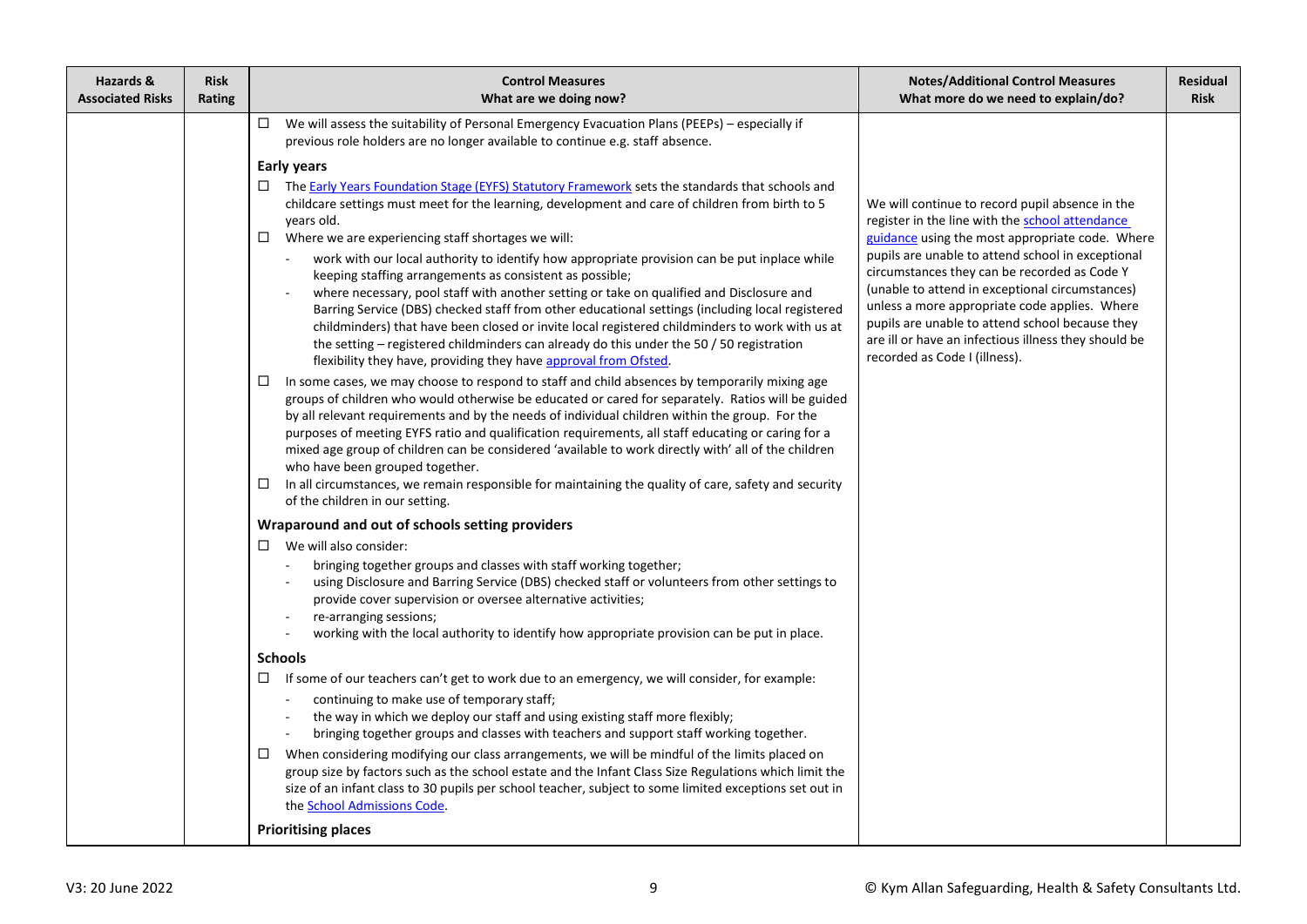| Hazards &<br><b>Associated Risks</b>                                          | <b>Risk</b><br>Rating | <b>Control Measures</b><br>What are we doing now?                                                                                                                                                                                                                                                                                                                                                                                                                                                                                                                                                                                                                                                                                                                                                                                                                                                                                                                                                                                                                                                                                                                                                                                                                                                                                                                                                                                                                                                                                                                                                                                                                                                                                                                                                                                                                                                                                                                             | <b>Notes/Additional Control Measures</b><br>What more do we need to explain/do?                                                                           | <b>Residual</b><br><b>Risk</b> |
|-------------------------------------------------------------------------------|-----------------------|-------------------------------------------------------------------------------------------------------------------------------------------------------------------------------------------------------------------------------------------------------------------------------------------------------------------------------------------------------------------------------------------------------------------------------------------------------------------------------------------------------------------------------------------------------------------------------------------------------------------------------------------------------------------------------------------------------------------------------------------------------------------------------------------------------------------------------------------------------------------------------------------------------------------------------------------------------------------------------------------------------------------------------------------------------------------------------------------------------------------------------------------------------------------------------------------------------------------------------------------------------------------------------------------------------------------------------------------------------------------------------------------------------------------------------------------------------------------------------------------------------------------------------------------------------------------------------------------------------------------------------------------------------------------------------------------------------------------------------------------------------------------------------------------------------------------------------------------------------------------------------------------------------------------------------------------------------------------------------|-----------------------------------------------------------------------------------------------------------------------------------------------------------|--------------------------------|
|                                                                               |                       | $\Box$<br>In exceptional circumstances, if high levels of workforce absence mean we need to temporarily<br>prioritise places in our setting (e.g. where we are unable to operate at full capacity), we will give<br>priority to vulnerable children (refer to Annex A of <b>Emergency planning and response for</b><br>education, childcare, and children's social care settings) and children of critical workers (refer to<br>Annex B of the same document).                                                                                                                                                                                                                                                                                                                                                                                                                                                                                                                                                                                                                                                                                                                                                                                                                                                                                                                                                                                                                                                                                                                                                                                                                                                                                                                                                                                                                                                                                                                |                                                                                                                                                           |                                |
|                                                                               |                       | <b>Early years providers</b>                                                                                                                                                                                                                                                                                                                                                                                                                                                                                                                                                                                                                                                                                                                                                                                                                                                                                                                                                                                                                                                                                                                                                                                                                                                                                                                                                                                                                                                                                                                                                                                                                                                                                                                                                                                                                                                                                                                                                  |                                                                                                                                                           |                                |
|                                                                               |                       | Early years, wraparound provision, and out of school settings should then also give priority to 3 and 4<br>year-olds, in particular those who will be transitioning to Reception, followed by younger age groups.                                                                                                                                                                                                                                                                                                                                                                                                                                                                                                                                                                                                                                                                                                                                                                                                                                                                                                                                                                                                                                                                                                                                                                                                                                                                                                                                                                                                                                                                                                                                                                                                                                                                                                                                                             |                                                                                                                                                           |                                |
|                                                                               |                       | $\Box$ The local authority will work with us to identify provision for children who need places.                                                                                                                                                                                                                                                                                                                                                                                                                                                                                                                                                                                                                                                                                                                                                                                                                                                                                                                                                                                                                                                                                                                                                                                                                                                                                                                                                                                                                                                                                                                                                                                                                                                                                                                                                                                                                                                                              |                                                                                                                                                           |                                |
|                                                                               |                       | Vulnerable children and young people                                                                                                                                                                                                                                                                                                                                                                                                                                                                                                                                                                                                                                                                                                                                                                                                                                                                                                                                                                                                                                                                                                                                                                                                                                                                                                                                                                                                                                                                                                                                                                                                                                                                                                                                                                                                                                                                                                                                          |                                                                                                                                                           |                                |
|                                                                               |                       | In all circumstances, vulnerable children and young people will be prioritised for continued face-to-<br>$\Box$<br>face education and childcare.<br>$\Box$<br>We will also continue to have regard to any statutory safeguarding guidance that applies to us and<br>our setting.<br>We will put in place systems to keep in contact with vulnerable children and young people if they<br>$\Box$<br>are not attending, particularly if they have asocial worker. This includes:<br>notifying their social worker (if they have one) and, for looked-after children, the local<br>authority virtual school head;<br>agreeing with the social worker the best way to maintain contact and offer support;<br>keeping in contact with vulnerable children and young people to check their wellbeing and<br>refer onto other services if additional support is needed. This may require a home visit.<br>In determining who is vulnerable, we will use the definition of vulnerable children and young<br>$\Box$<br>people in place during the Covid-19 pandemic which can be found at Annex A of <i>Emergency</i><br>planning and response for education, childcare, and children's social care settings. Some children<br>may be vulnerable who are not officially in statutory systems and we will seek to support any<br>children and young people who we believe may have challenging circumstances at home.<br>Safeguarding and promoting the welfare of children remains of paramount importance. There<br>$\Box$<br>should be no change to local multi-agency safeguarding arrangements, which remain the<br>responsibility of the 3 safeguarding partners:<br>local authority;<br>clinical commissioning group;<br>chief officers of Police.<br>In the event of an emergency, we would expect all local safeguarding partners to be vigilant and<br>$\Box$<br>responsive to all safeguarding threats with the aim of keeping vulnerable children and young<br>people safe. | Refer to Keeping children safe in education,<br><b>Working Together to Safeguard children and Early</b><br><b>Years Foundation Stage (EYFS) framework</b> |                                |
| Inadequate<br>contingency<br>plans in place to<br>provide remote<br>education | High                  | The DfE: Providing remote education - guidance for schools provides non-statutory guidance on<br>maintaining our capabilities to deliver high quality remote education in cases where it is not possible or<br>contrary to government guidance for some or all pupils to attend face-to-face education. The priority<br>will always be for schools to deliver high-quality face-to-face education to all pupils. Remote education                                                                                                                                                                                                                                                                                                                                                                                                                                                                                                                                                                                                                                                                                                                                                                                                                                                                                                                                                                                                                                                                                                                                                                                                                                                                                                                                                                                                                                                                                                                                             | Further guidance can be found at:<br>SWGfL: Safe Remote Learning knowledge<br>base<br>SWGfL: live remote lessons - questions<br>answered                  |                                |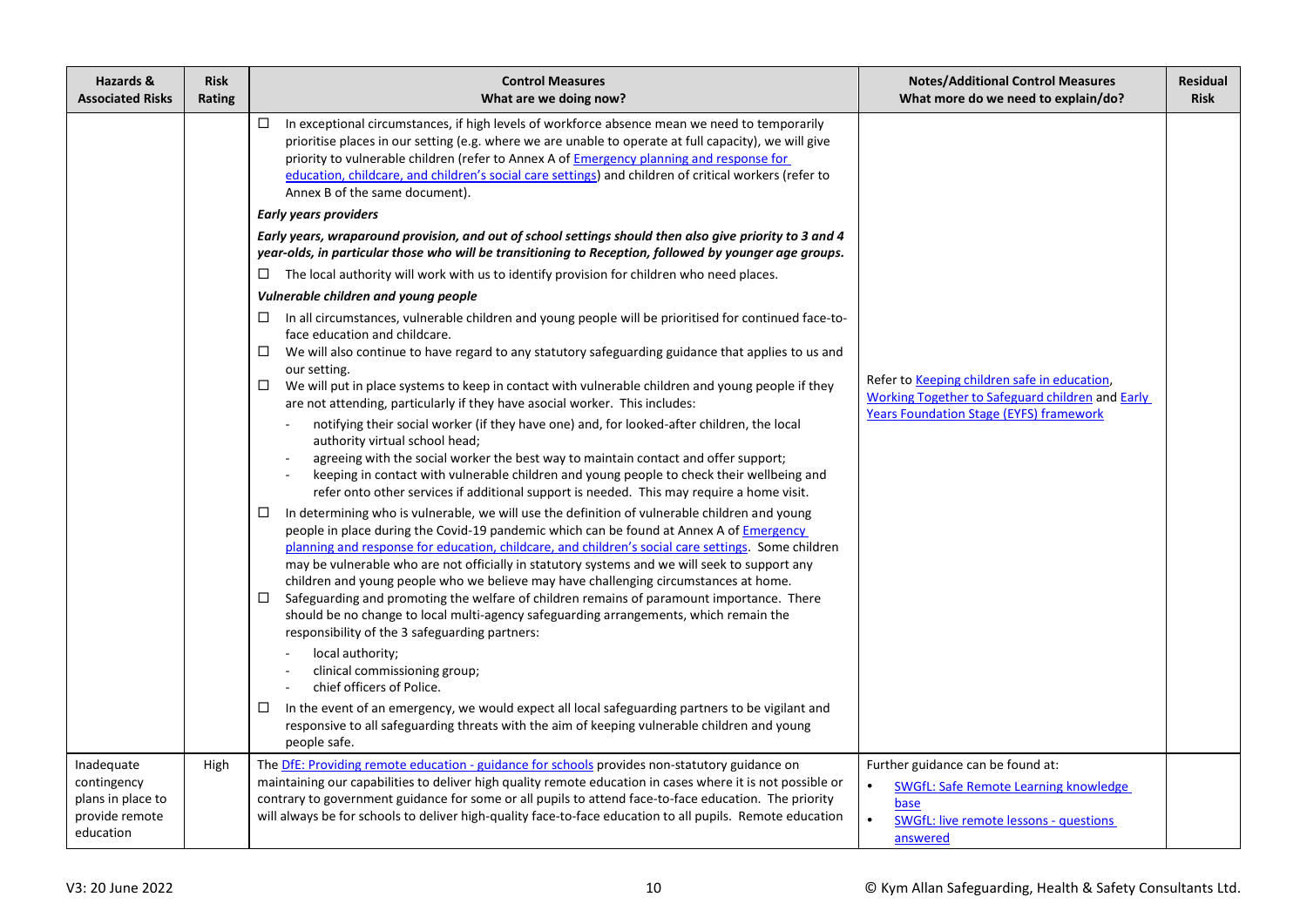| Hazards &<br><b>Risk</b><br><b>Associated Risks</b><br>Rating | <b>Control Measures</b><br>What are we doing now?                                                                                                                                                                                                                                                                                                                                                                                                                                                                                                                                                                                                                                                                                                                                                                                                                                                                                                                                                                                                                                                                                                                                                                                                                                                                                                                                                                                                                                                                                                                                                                                                                                                                                                                                                                                                                                                                                                                                                                                                                                                                                                                                                                                                                                                                                                                                                                                                                                                                                                                                                                                                                                                                                                                                                                                                                                                                                                                                                                                                                                                                                                                                                                                                                                                                                                                                                                                                                                                                                                                                                                                                   | <b>Notes/Additional Control Measures</b><br>What more do we need to explain/do?                                                                                                                                                                                                                                                                    | <b>Residual</b><br><b>Risk</b> |
|---------------------------------------------------------------|-----------------------------------------------------------------------------------------------------------------------------------------------------------------------------------------------------------------------------------------------------------------------------------------------------------------------------------------------------------------------------------------------------------------------------------------------------------------------------------------------------------------------------------------------------------------------------------------------------------------------------------------------------------------------------------------------------------------------------------------------------------------------------------------------------------------------------------------------------------------------------------------------------------------------------------------------------------------------------------------------------------------------------------------------------------------------------------------------------------------------------------------------------------------------------------------------------------------------------------------------------------------------------------------------------------------------------------------------------------------------------------------------------------------------------------------------------------------------------------------------------------------------------------------------------------------------------------------------------------------------------------------------------------------------------------------------------------------------------------------------------------------------------------------------------------------------------------------------------------------------------------------------------------------------------------------------------------------------------------------------------------------------------------------------------------------------------------------------------------------------------------------------------------------------------------------------------------------------------------------------------------------------------------------------------------------------------------------------------------------------------------------------------------------------------------------------------------------------------------------------------------------------------------------------------------------------------------------------------------------------------------------------------------------------------------------------------------------------------------------------------------------------------------------------------------------------------------------------------------------------------------------------------------------------------------------------------------------------------------------------------------------------------------------------------------------------------------------------------------------------------------------------------------------------------------------------------------------------------------------------------------------------------------------------------------------------------------------------------------------------------------------------------------------------------------------------------------------------------------------------------------------------------------------------------------------------------------------------------------------------------------------------------|----------------------------------------------------------------------------------------------------------------------------------------------------------------------------------------------------------------------------------------------------------------------------------------------------------------------------------------------------|--------------------------------|
|                                                               | will only ever be considered as a short-term measure and as a last resort where in person attendance is<br>not possible.<br>Attendance is mandatory for all pupils of compulsory school age. We will consider providing<br>$\Box$<br>remote education to pupils in circumstances when in-person attendance is either not possible or<br>contrary to government guidance. This might include:<br>occasions when school leaders decide that it is not possible for their setting to open safely, or<br>that opening would contradict guidance from local or central government;<br>occasions when individual pupils, for a limited duration, are unable to physically attend their<br>school but are able to continue learning, e.g. pupils with an infectious illness.<br>In these circumstances pupils should have access to remote education as soon as reasonably<br>$\Box$<br>practicable, though in proportion to the length of absence and disruption to their learning.<br>Where needed, we will consider providing remote education equivalent in length to the core<br>$\Box$<br>teaching pupils would receive in school and including recorded or live direct teaching time, as well<br>as time for pupils to complete tasks and assignments independently. Refer to DfE: Providing<br>remote education - guidance for schools.<br>Online video lessons do not necessarily need to be recorded by teaching staff at the school. High<br>$\Box$<br>quality lessons developed by external providers can be provided instead of school led video<br>content.<br>□<br>We already have remote education plans in place that have worked for us when face-face<br>education has not been possible. We can continue to use established remote education plans with<br>which staff, pupils and parents and carers are familiar.<br>We will consider this guidance in relation to the pupil's age, stage of development or special<br>$\Box$<br>educational needs, for example where this would place significant demands on parents' help or<br>support; e.g. children in key stage 1 or reception often require high levels of parental involvement<br>to support their engagement with remote education, which can make digital remote education<br>provision a particular challenge for this age group.<br>We will work collaboratively with families and put in place reasonable adjustments so that pupils<br>$\Box$<br>with SEND can successfully access remote education. In this situation, decisions on how provision<br>can be delivered should be informed by relevant considerations including the support families will<br>require and types of services that the pupil can access remotely. The requirement within the<br>Children and Families Act 2014 for schools to use their best endeavours to secure the special<br>educational provision called for by the pupils' special educational needs remains in place.<br>To provide clarity and transparency to pupils and parents or carers about what to expect from<br>$\Box$<br>remote education if it is required, we may wish to continue to publish information about our<br>remote education provision on our website.<br>□<br>Keeping children safe online is essential. The guidance on safeguarding and remote education<br>provides the information on what we should be doing to protect our pupils and students online.<br>We will continue referring to the school attendance guidance. We will continue to keep a record<br>$\Box$<br>of, and monitor pupils' engagement with remote education, but this does not need to be tracked in<br>the attendance register. | <b>National Security Council: Video conferencing</b><br>$\bullet$<br>services - security guidance for organisations<br>DfE: EdTech demonstrator schools and<br>colleges<br>Keeping children safe in education<br>Guide for parents and carers on online sexual<br>$\bullet$<br>harassment and how they can support<br>children to stay safe online |                                |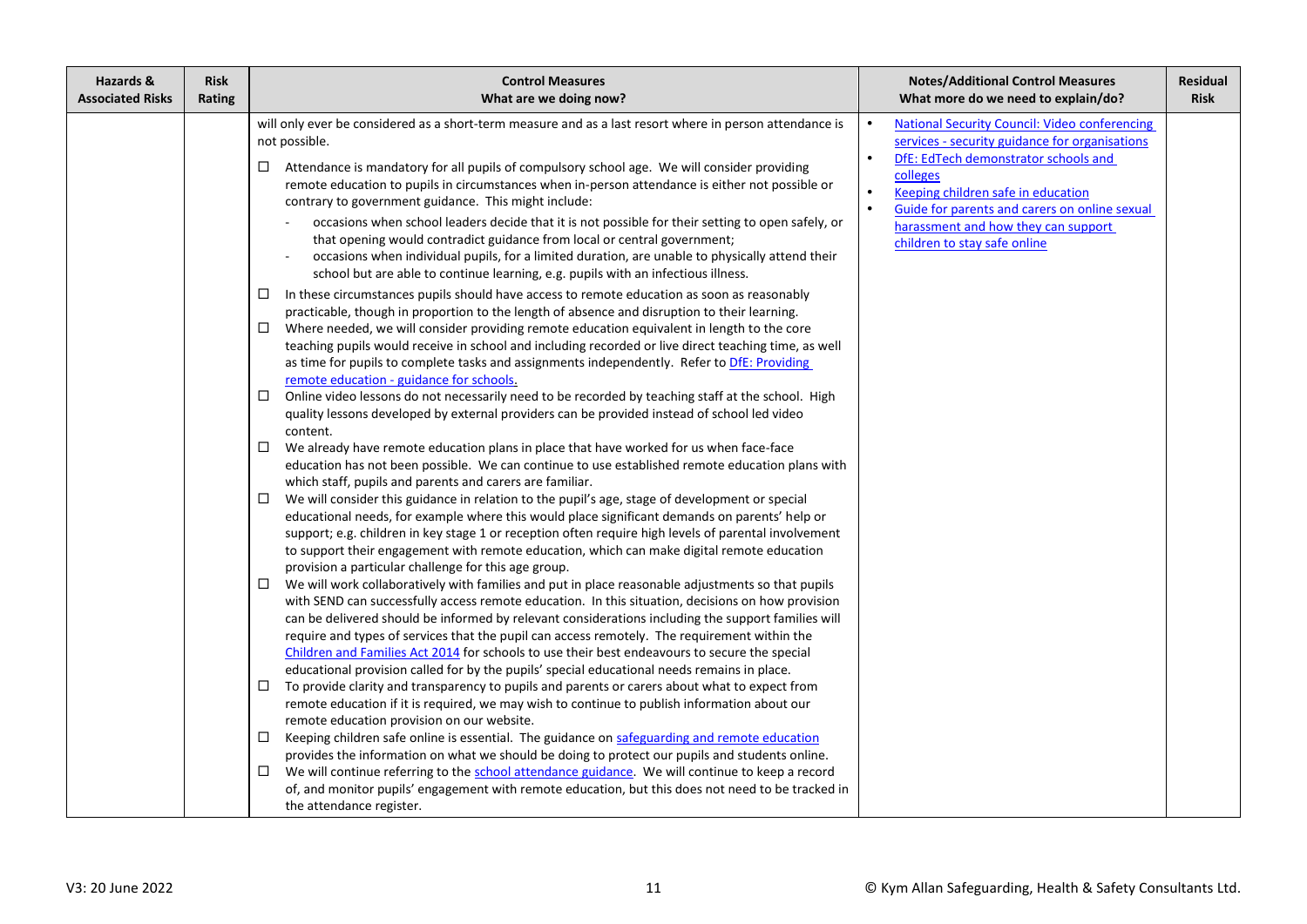| Hazards &<br><b>Associated Risks</b>                     | <b>Risk</b><br>Rating | <b>Control Measures</b><br>What are we doing now?                                                                                                                                                                                                                                                                                                                                                                                                                                                                                                                                                                                                                                                                                                                                                                                                                                                                                                                                                                                                                                                                                                                                                                                                                                                                                                                                                                                                                                                                                                                                                                                                                                                                                                                                                                                                                                                                                                                                                                                                                                          | <b>Notes/Additional Control Measures</b><br>What more do we need to explain/do?                                                                                                                                                                                                                                      | Residual<br><b>Risk</b> |
|----------------------------------------------------------|-----------------------|--------------------------------------------------------------------------------------------------------------------------------------------------------------------------------------------------------------------------------------------------------------------------------------------------------------------------------------------------------------------------------------------------------------------------------------------------------------------------------------------------------------------------------------------------------------------------------------------------------------------------------------------------------------------------------------------------------------------------------------------------------------------------------------------------------------------------------------------------------------------------------------------------------------------------------------------------------------------------------------------------------------------------------------------------------------------------------------------------------------------------------------------------------------------------------------------------------------------------------------------------------------------------------------------------------------------------------------------------------------------------------------------------------------------------------------------------------------------------------------------------------------------------------------------------------------------------------------------------------------------------------------------------------------------------------------------------------------------------------------------------------------------------------------------------------------------------------------------------------------------------------------------------------------------------------------------------------------------------------------------------------------------------------------------------------------------------------------------|----------------------------------------------------------------------------------------------------------------------------------------------------------------------------------------------------------------------------------------------------------------------------------------------------------------------|-------------------------|
| Lack of wellbeing<br>and support for<br>pupils and staff | High                  | $\Box$ Some children, young people and adults may experience a variety of emotions in response to an<br>emergency situation, such as anxiety, stress, or low mood. Useful links and resources of support<br>on the MindED learning platform for professionals.<br>Other mental health resources for children and young people include:<br>□<br>We will work collaboratively with children, young people, adults, and their families who are<br>□<br>anxious to reassure them. Discussions will have a collaborative approach, focusing on the welfare<br>of the child or young person and responding to the concerns of the parent, carer or young person.<br>Education Support provides a free helpline for school staff and targeted support for mental health<br>□<br>and wellbeing and the Frontline: Wellbeing toolkit for educators brings together a range of<br>resources and support for staff.                                                                                                                                                                                                                                                                                                                                                                                                                                                                                                                                                                                                                                                                                                                                                                                                                                                                                                                                                                                                                                                                                                                                                                                   | Refer also to Promoting and supporting mental<br>health and wellbeing in schools and colleges,<br>UKHSA's Every Mind Matters, Become's care<br>advice line for looked-after children and NHS<br>guidance resources and NHS guidance resources<br>and services for mental health, learning disabilities<br>and autism |                         |
| Exam and<br>assessment<br>disruption                     | High                  | $\Box$<br>We will prepare for possible disruption to exams or assessment as part of our emergency planning<br>and ensure our staff are aware of these plans.<br>In the very exceptional circumstances where we might need to close our setting, or if a pupil or<br>□<br>student misses an exam or formal assessment due to circumstances beyond their control, we will<br>discuss alternative arrangements with our awarding bodies.<br>In line with awarding body requirements, we have contingency plans in place, including alternative<br>□<br>venue arrangements, sufficient invigilator cover, and plans for if the exams officer is absent.<br>We are responsible for making sure pupils, students, parents and carers know what has been<br>□<br>agreed, for example:<br>plans for using alternative venues;<br>where a pupil or student is absent for acceptable reason, the opportunity to apply for special<br>consideration to receive an exam result, based on the exams and non-exam-assessment that<br>the student was able to complete;<br>the opportunity for pupils and students to sit any missed exam or formal assessment at a later<br>date, where their qualification allows it.<br><b>Assessments</b><br>If we have to close our school, or if a pupil misses a statutory assessment due to an emergency, we<br>will consider alternative arrangements in line with the relevant guidance from the Standards and<br>Testing Agency (STA) or the department.<br>We are responsible for making sure parents, carers and children know what has been agreed, for<br>□<br>example:<br>moving the assessment to a different point in the assessment window where the assessment<br>and reporting arrangements give us flexibility;<br>agreeing with STA a timetable variation (for the assessment to be taken on an alternative day)<br>for end of key stage 2 tests in English reading and mathematics;<br>reporting alternative information about a child's performance to their parents where it is not<br>possible for the child to take the statutory assessment. |                                                                                                                                                                                                                                                                                                                      |                         |
| Inadequate<br>insurance<br>arrangements in               | High                  | <b>Business interruption insurance</b>                                                                                                                                                                                                                                                                                                                                                                                                                                                                                                                                                                                                                                                                                                                                                                                                                                                                                                                                                                                                                                                                                                                                                                                                                                                                                                                                                                                                                                                                                                                                                                                                                                                                                                                                                                                                                                                                                                                                                                                                                                                     |                                                                                                                                                                                                                                                                                                                      |                         |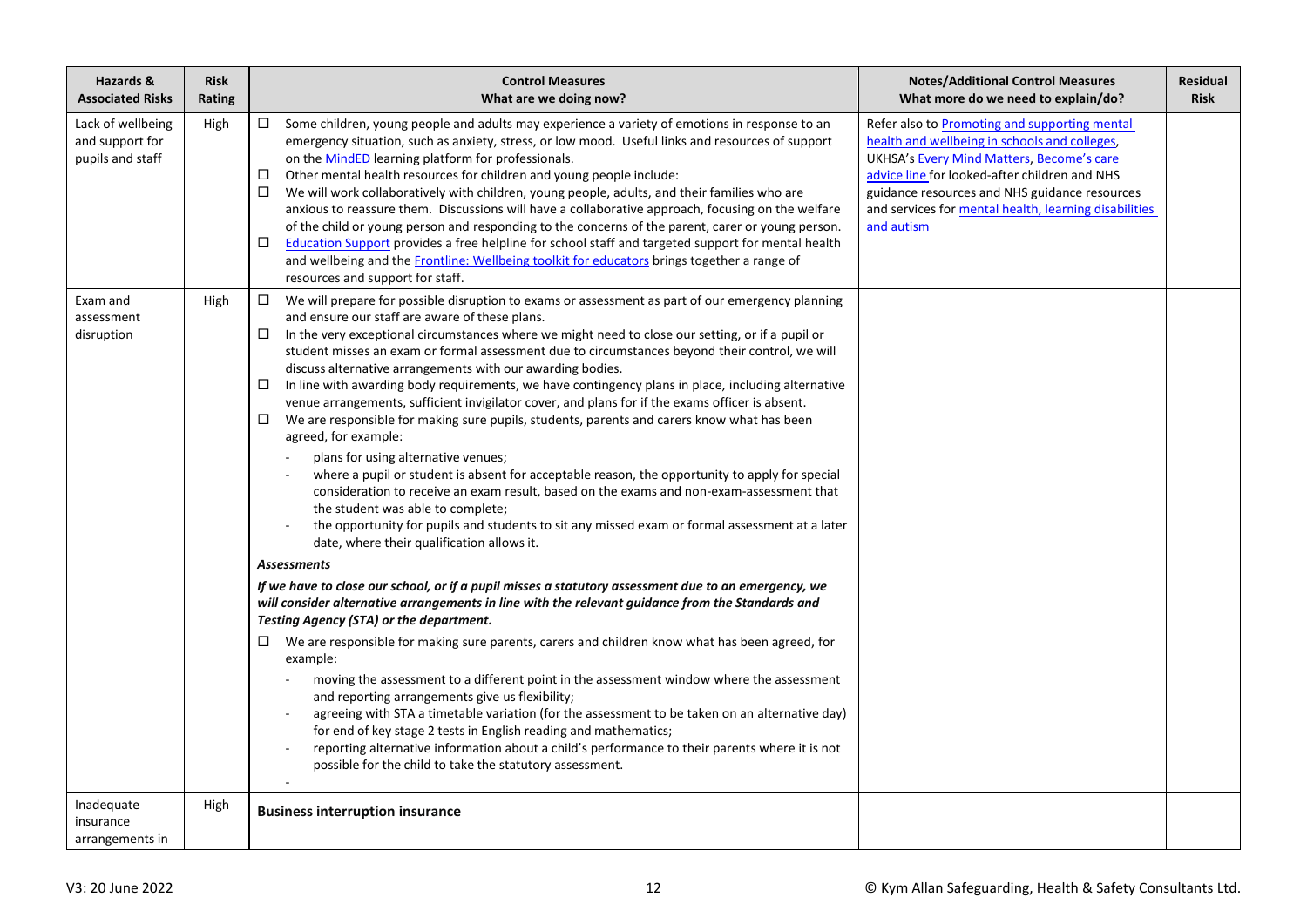| Hazards &<br><b>Associated Risks</b>                                         | <b>Risk</b><br>Rating | <b>Control Measures</b><br>What are we doing now?                                                                                                                                                                                                                                                                                                                                                                                                                                                                                                                                                                                                                                             | <b>Notes/Additional Control Measures</b><br>What more do we need to explain/do? | <b>Residual</b><br><b>Risk</b> |
|------------------------------------------------------------------------------|-----------------------|-----------------------------------------------------------------------------------------------------------------------------------------------------------------------------------------------------------------------------------------------------------------------------------------------------------------------------------------------------------------------------------------------------------------------------------------------------------------------------------------------------------------------------------------------------------------------------------------------------------------------------------------------------------------------------------------------|---------------------------------------------------------------------------------|--------------------------------|
| place during the<br>health<br>emergency                                      |                       | We will seek advice from our insurer or broker as to whether the terms and conditions in our policy<br>allow us to make a claim. Advice may also be sought from the Association of British Insurers (ABI).<br>will contact our insurer direct. Public liability insurance<br>□<br>We will check the terms and conditions of our public liability insurance policies and consult with<br>our insurance providers and brokers to determine our coverage for the emergency. For general<br>advice on insurance matters (but not on specific policies), the ABI can be contacted by telephone<br>on 020 7600 3333 or email info@abi.org.uk.                                                       |                                                                                 |                                |
| Lack of building/<br>property<br>maintenance<br>during health<br>emergencies | High                  | All routine external and in-house monitoring, testing and inspection will continue as normal (and if the<br>premises have to close or prior to re-occupation following an extended closure) including:<br>Routine in-house health & safety inspections;<br>ப<br>External and in-house maintenance of fire safety equipment and systems;<br>⊏<br>Ongoing external and in-house hot and cold water safety (legionella) monitoring, maintenance and<br>testing;<br>In-house monitoring of asbestos containing materials;<br>External and in-house monitoring, testing and maintenance of all other systems and equipment in<br>line with statutory requirements and manufacturer's instructions. |                                                                                 |                                |